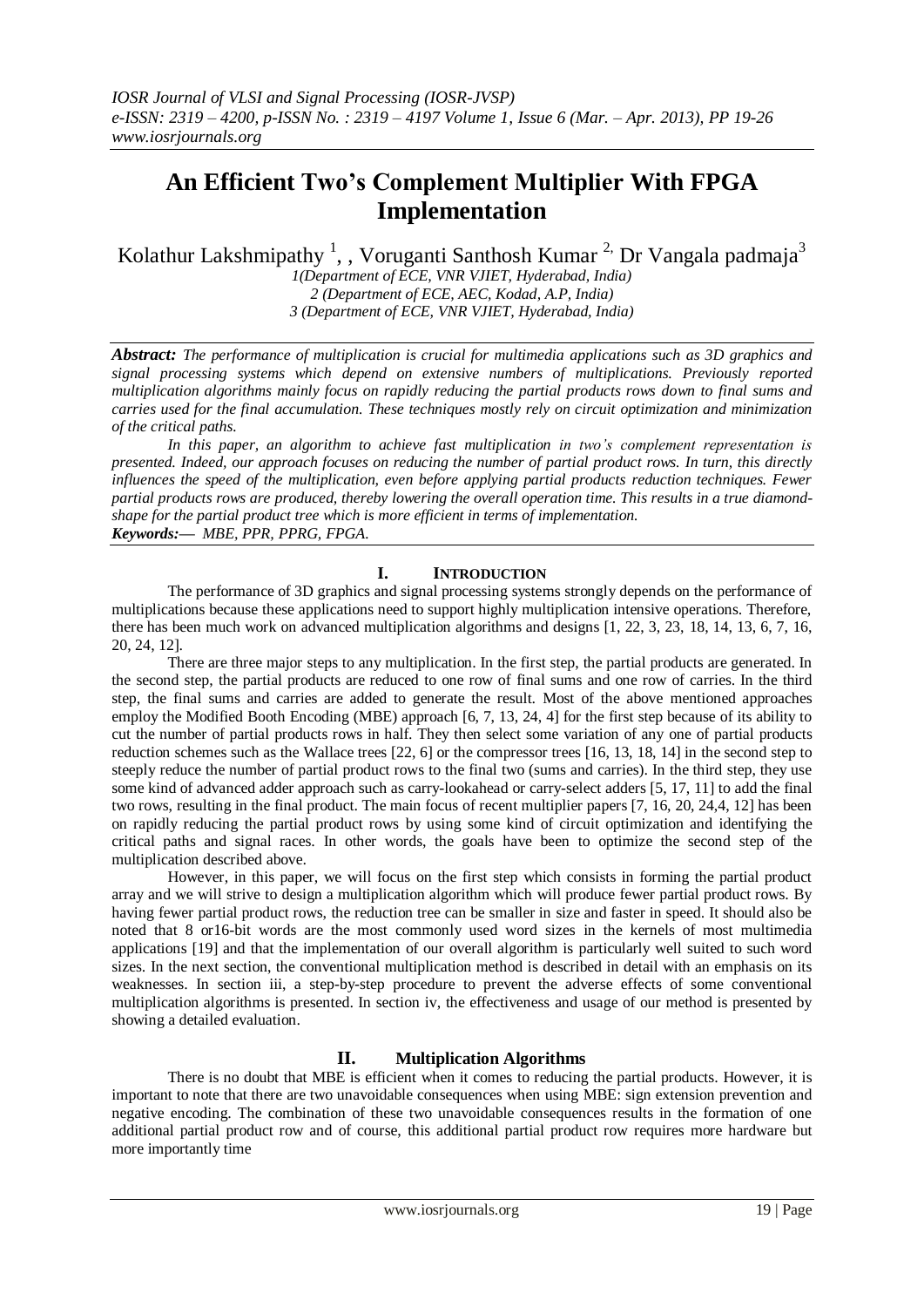#### **A. Modified Booth Encoding and the Overhead of Negative Encodings**

This grouping of the multiplier bits of MBE is shown in Figure  $\overline{1}$  and it is based on a window size of 3 bits and astride of 2. The multiplier (Y) is segmented into groups of three bits (*y*2*i*+1*, y*2*i, y*2*i−*1) and each such group of bits is associated with its own partial product row by using Table 1 [15]. In this grouping, *y−*1 = 0.By applying this encoding, the number of partial product rows to be accumulated is reduced from *n* to *n*/2. For example, for an  $8 \times 8$  multiplication, a multiplier without MBE will generate eight partial product rows (because there is one partial product row for each bit of the multiplier). However, with MBE, only  $n/2$  (= 4) partial products rows are generated as shown in the example of Figure 2. However, there are actually  $n/2 + 1$ partial product rows anther than *n/*2, because of the last *neg* signal (*neg*3 in Figure2).

The *neg* signals (*neg*0, *neg*1, *neg*2, and *neg*3) are needed because MBE may generate a negative encoding ((-1) times the multiplicand or (-2) times the multiplicand).Consequently, one additional carry save adding stage is needed to perform the reduction. This is the overhead of implementing the negative encodings of MBE.



### **Figure 1: Multiplier bits grouping according to modified booth encoding for 8-bit input**

| $Y_{2i+1}$ | $Y_{2i}$ | $Y_{2i-1}$ | Generated partial<br>products         |
|------------|----------|------------|---------------------------------------|
|            |          |            | $0\times X$                           |
|            |          |            | $1 \times X$                          |
|            |          |            | $1\times X$                           |
|            |          |            | $2\times X$                           |
|            |          |            | $\frac{(-2) \times X}{(-1) \times X}$ |
|            |          |            |                                       |
|            |          |            | $(-1) \times X$                       |
|            |          |            | $0\times X$                           |

#### **Table 1: Modified Booth Encoding (radix-4)**

## **B. Sign Extension and its Prevention**

In signed multiplication, the sign bit of a partial product row would have to be extended all the way to the MSB position which would require the sign bit to drive that many output loads (each bit position until the MSB should have the same value as the sign). This makes the partial product rows unequal in length as shown in Figure : the first row spans 16 bits (*pp*00 to the leftmost *pp*80), the second row 14 bits (*pp*01 to the leftmost *pp*81), the third row 12bits (*pp*02 to the leftmost *pp*82), and the fourth row 10 bits(*pp*03 to the leftmost *pp*83). The sign extension prevention method shown in figure3.and arrives a newly formed partial product rows as in figure4[10]where the sign extension has been removed. We use this structure as the basis structure for our multiplier architecture.



#### **Figure 2. The Array of Partial Products for Signed Multiplication with MBE**

|                                                                                                      |                                                                                      |  |  |      | $y_{n}$ |      |      | <b>x, x, x, x, x, x,</b><br>y, y, y, y, y, |
|------------------------------------------------------------------------------------------------------|--------------------------------------------------------------------------------------|--|--|------|---------|------|------|--------------------------------------------|
| $\overline{PP_{11}}$ $PP_{21}$ $PP_{12}$ $PP_{13}$ $PP_{13}$ $PP_{21}$ $PP_{22}$ $PP_{13}$ $PP_{15}$ | $pp_{11}$ pp., $pp_{12}$ pp., $pp_{11}$ pp., $pp_{21}$ pp., $pp_{12}$ pp., $pp_{13}$ |  |  | mag. |         | neg, | meg. | neg.                                       |

## **Figure. 3: Application of sign extension prevention measure on the partial product array of 8×8 multiplier**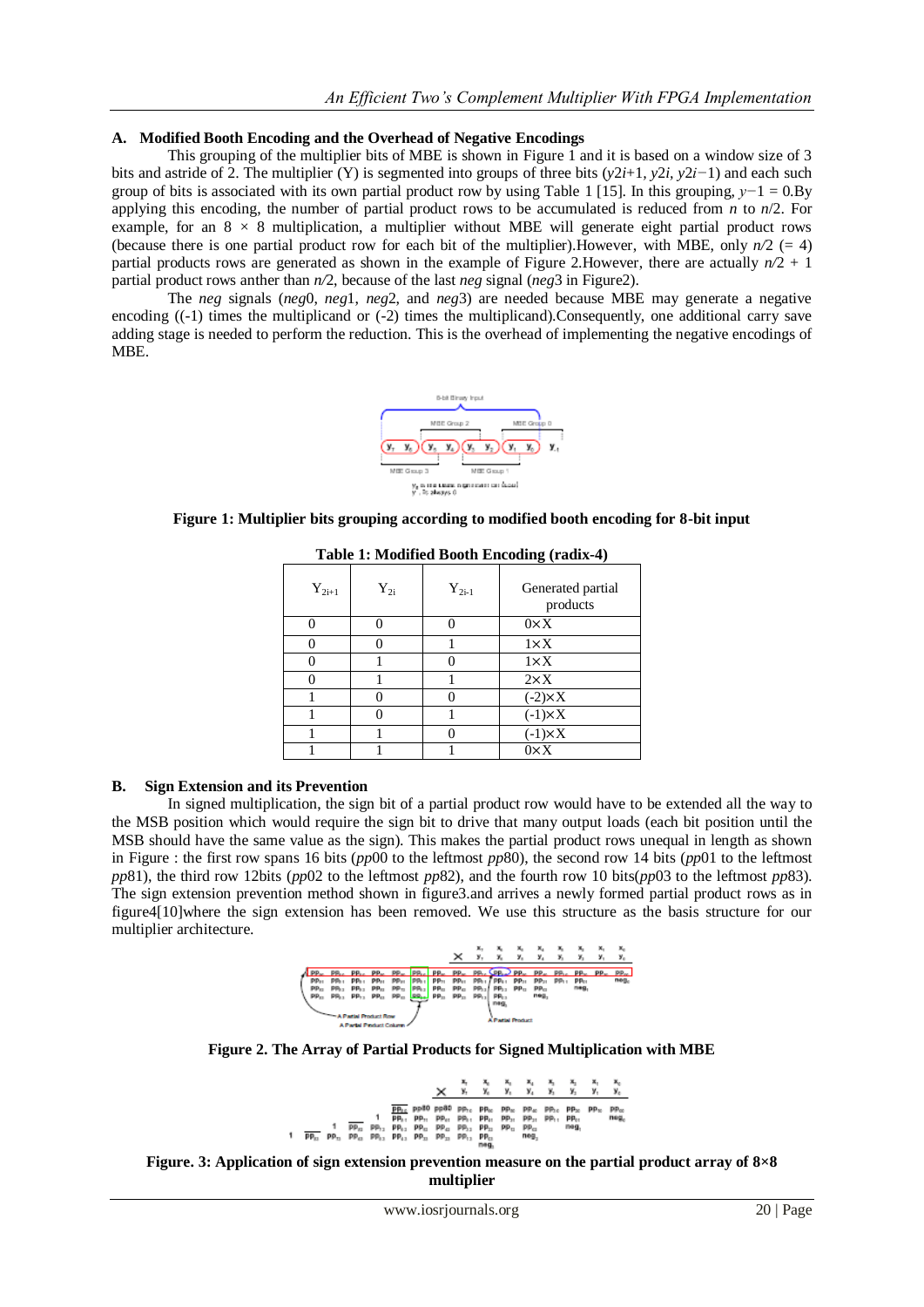## **C. One Additional Partial Product Row**

.

However, there is still the problem of having the last *neg* forming one additional partial product row (*neg*3 in Figure3) and this causes another carry save adder delay in order to generate the sums and carries before the final accumulation. This is because in any case, one more partial product means one additional 3-2 reduction. For example, Figure 4(a)[10] shows a 8-input reduction (16 bit  $\times$  16 bit multiplication for our architecture) using 4-2 compressors. If we have to reduce 9 inputs (16 bit  $\times$  16 bit multiplication for the conventional architecture), one additional carry save adder is required as in Figure 4(b)[10].

# **III . Stopping the Extra Partial Product Row**

Therefore, our aim is to remove the last *neg* signal. This would prevent the extra partial product row, and thus save the time of one additional carry save adding stage and the hardware required for the additional carry save adding. We noticed that if we could somehow produce the two's complement of the multiplicand while the other partial products were produced, there would be no need for the last *neg* because this *neg* signal would have already been applied when generating the two's complement of the multiplicand.

Therefore, we "only" need to find a faster method to calculate the two's complement of a binary number.

# **A . A Quick Method to Find Two's Complements**

Our method is an extension of well-known algorithm that two's complementation complements all the bits after the rightmost "1" in the word but keeps the other bits as they are. The two's complement of a binary number 0010102(1010) is 1101102 (*−*1010). For this number, the right most "1" happens in bit position 1 (the check mark position in Figure 4 ).



**Figure 4:Two Complement Conversion Example**

Therefore, values in bit positions 2 to5 can simply be complemented while values in bit positions0 and 1 are kept as they were. Therefore, two's complementation now comes down to finding the conversion signals that are used for selectively complementing some of the input bits. If the conversion signal at any position is "0" (the crosses in Figure 4), then the value is kept as it is and if the conversion signal is "1"(the checks in Figure 4), then the value is complemented. The conversion signals after the rightmost "1" are always1. They are 0 otherwise. Once a lower order bit has been detected to be a "1," the conversion signals for the higher order bits to the left of that bit position should all be "1."However, this searching for the rightmost "1" could as time consuming as rippling a carry through to the MSB since the previous bits information must be transferred to the MSB. Therefore, we must find a method to expedite this detection of the rightmost "1."As we will see, this search for the rightmost "1" can be achieved in logarithmic time using a binary search tree-like structure. We first find the conversion signals for a 2-bitgroup by grouping two consecutive bits (the grouping always starts from the LSB) from the input and finds the conversion signals in each group as shown in Figure 6(a)[10]. Then we find the conversion signals for a 4-bit group (formed by two consecutive 2-bit groups). Then we find the conversion

Signals for a 8-bit group (formed by two consecutive 4-bitgroup). This divide-and-conquer approach is pursued until the whole input has been covered. When grouping two 2*n*-bits groups, the leftmost conversion signals from the right group contain the accumulative information of its group about whether a "1" ever appeared in any bit position of its group, so that a conversion signal should force all the conversion signals from the left group all the way to the "1" if it is itself is a "1." For instance, as shown in Figure 6(b)[10], if *CS*1 (the leftmost conversion signal from the right group) = "1," the conversion signals from the left group (*CS*2 and *CS*3) should be forced to a <sup>"1</sup>," regardless of their previous values. If *CS*1 = "0," nothing happens to the conversion signals from the left group. This variable control is shown with a dashed arrow. Likewise,*CS*5 may affect conversion signals *CS*6 and *CS*7.The same goes for *CS*3' which may affect the conversion signals (*CS*7', *CS*6', *CS*5', and *CS*4').The inputs to the 2-bit group are bits from the original binary number. However, the inputs to the next level groups are conversion signals from the previous level. For instance, the inputs to the 4 bit group are the conversion signals generated from two 2-bit groups. Therefore, from the second level (4-bit grouping) on, the conversion signals are scanned in order to find the rightmost "1." One possible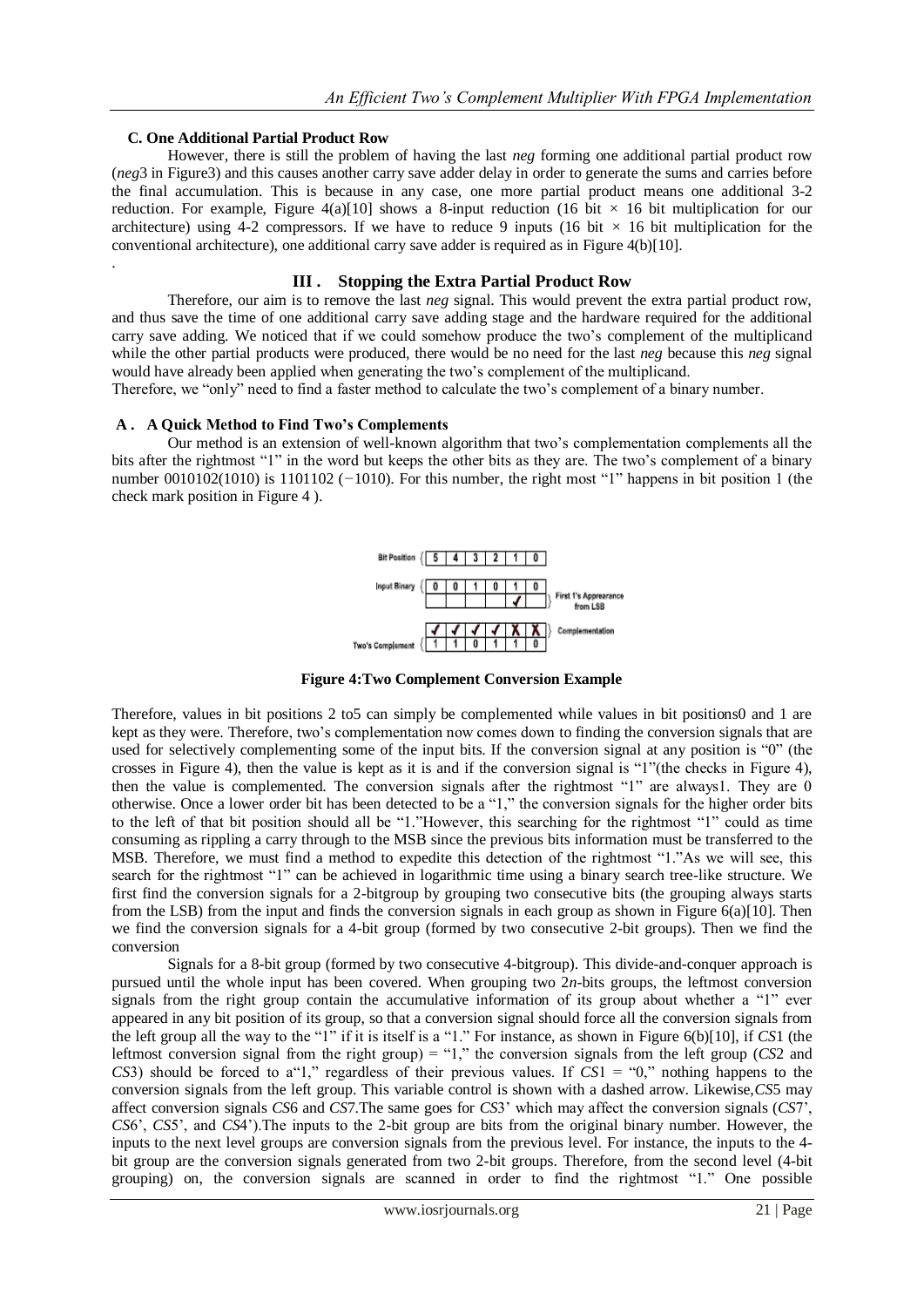implementation of our algorithm is shown in Figure  $(2)$ . Figure  $7(b)[10]$  shows another version of the design using NAND, NOR, and inverter. Once we have the complete conversion signals, these signals are shifted left 1 bit and EXOR-ed with the input to create the two's complement of the input. One complete example of two's complementation of "00101000 $\delta$ " is shown in Figure 8[10]. Our approach is more general and shows better adaptability to any word size.



**Figure 5: Two's complement computation**

# **A. Putting it all together**

By applying the method we just described for two's complementation, the last partial product row (in Figure 3) is correctly generated without the last *neg*(*neg*3 in Figure 3).Now, the multiplication can have a smaller critical path. This avoids having to include one extra carry saving adding stage. It also reduces the time to find the product and saves the hardware corresponding to the carry saving adding stage. Forming a truly parallelogram-shaped partial product array after removing the last *neg* requires undergoing the following steps:

**Step a:** Replace the last partial product row and *neg*3 in Figure 3 with signals *s*9 ∼*s*0 as shown in Figure 6. **Step b:** Replace the second to the last partial product row as in Figure 6.

|    |    |                                                                                                                                                          |                   |  |  |      |      | <b>х, х, х, х, х, х,</b><br><b>Х</b> К К У, У, К К К                                                                                                |
|----|----|----------------------------------------------------------------------------------------------------------------------------------------------------------|-------------------|--|--|------|------|-----------------------------------------------------------------------------------------------------------------------------------------------------|
| я, | s, | PR <sub>13</sub> PP <sub>13</sub> PP <sub>13</sub> PP <sub>13</sub> PP <sub>13</sub> PP <sub>13</sub> PP <sub>13</sub> PP <sub>13</sub> PP <sub>13</sub> | 5, 5, 5, 5, 5, 5, |  |  | neg. | neg, | $pp_{\infty}$ $pp_{\infty}$ $pp_{\infty}$ $pp_{\infty}$ $pp_{\infty}$ $pp_{\infty}$ $pp_{\infty}$ $pp_{\infty}$ $pp_{\infty}$ $pp_{\infty}$<br>neg, |

#### **Figure 6: Replacing the last row and the Last** *neg* **with signals** *s***9** *-s***0**

**Step c**: Finally, the MSB of the last row can be complemented (*s*9) and the "1" directly above it can be removed as shown in Figure 7.

|                                             |                                                                                                                                                                                                                                                                       |  |  | у, |      |      |
|---------------------------------------------|-----------------------------------------------------------------------------------------------------------------------------------------------------------------------------------------------------------------------------------------------------------------------|--|--|----|------|------|
| PP. PP. PA: PA: PP. PP. PP. PP. PP. PP. PA: | $pp_{10}$ $pp_{10}$ $pp_{20}$ $pp_{40}$ $pp_{10}$ $pp_{10}$ $pp_{20}$ $pp_{20}$ $pp_{30}$ $pp_{40}$<br>рр <sub>ат</sub> рр <sub>ат</sub> рр <sub>ат</sub> рр <sub>ат</sub> рр <sub>ат</sub> рр <sub>ат</sub> рр <sub>ат</sub> рр <sub>ат</sub> рр <sub>от</sub><br>я. |  |  |    | neg. | neg. |

**Figure 7: Partial Products After Removing the last** *neg*

As can be seen, the critical path column with *n* /2 +1 elements (6*th* bit position of Figure 3 (*n−*2)) now have only  $n/2$  elements as shown in Figure 7(the *neg*3 is no longer there). This directly improves the speed of the multiplication. The multiplier architecture to generate the partial products is shown in Figure. The only Difference between our architecture and the conventional multiplier architectures is that for the last partial product row, our architecture has no partial product generation but partial product selection with a two's complement unit. The 3-5 decoder select the correct value from 5 possible inputs ( $2 \times X$ ,  $1 \times X$ ,  $0$ ,  $-1 \times X$ ,  $-2 \times X$ ) which are either coming from the two's complement logic or the multiplicand itself and input into the row of 5-1selectors. Unlike the other rows which use PPRG (Partial Product Row Generator), the two's complement logic does not have to wait for MBE to finish. Two's complementation is performed in parallel with MBE and the 3-5 decoders.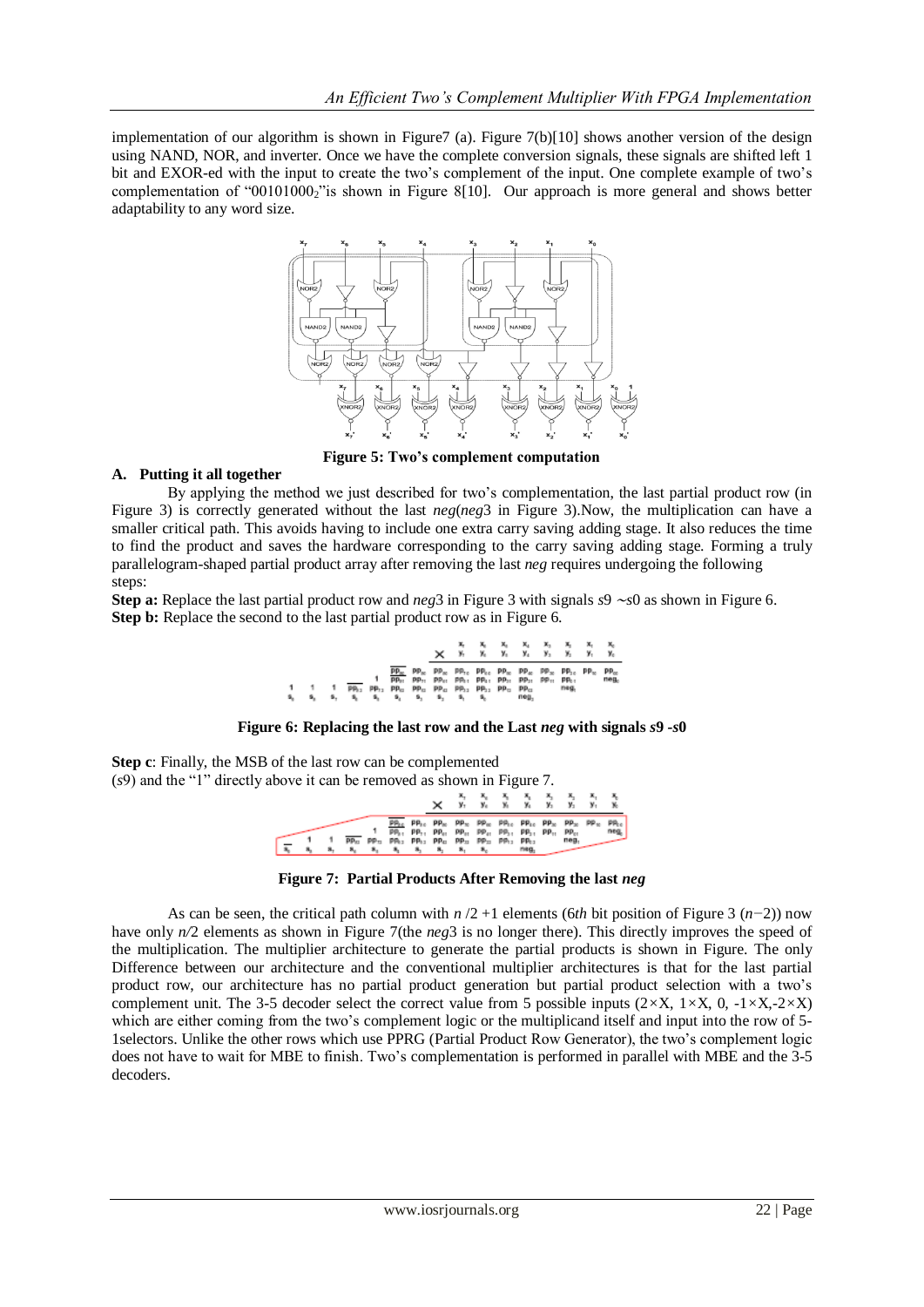

**Figure 8. Proposed Multiplier Architecture**

# **IV . Performance Evaluation and Results Discussion**

The performance of our multiplier architecture clearly depends on the speed of the two's complementation step. If we can generate the last partial product row of our multiplier architecture within the exact time that the other partial product rows are generated, the performance will be improved as we have predicted because of the removal of the additional partial product row. Therefore, in this section, we evaluate the performance of our two's complement logic by comparing it to the delay of generating other partial products. Then, we investigate the overall impact (in terms of speed) of using our multiplier architecture as compared to previous methods.

The main tools required for this project is MODELSIM 6.4, XILINX 10.1i.By Using these tools we perform simulation and synthesis and get the simulation results and synthesis reports from a two's complement multiplier ppg module, and compare the ppg generation results with our method listed in Table 2.

Our proposed multiplier has generated partial product generation with estimated delay of 9.5 ns, 9.5ns, 9.5ns with corresponding 8×8, 16×16, 32×32 bit multipliers respectively. But the actual critical path delay for the partial product generation in proposed multiplier is 9.321ns; this one is obtained from synthesis report of ppg module. The figure shows the generation of partial product in our proposed multiplier. Hence we concluded here that our approach is reducing computation time in our proposed multiplier. The estimated critical path delay is slightly high when compared to actual critical path delay for generation of partial product in our method. This leads to reduce the maximum combinational path delay of our proposed multiplier.

## **Table 2: Estimated Critical Path Delay for the Partial Product Generation for various multipliers**

|                | MBE 0                                                                                                                                                                          |                      | PPRG 0                                                            |              |           |
|----------------|--------------------------------------------------------------------------------------------------------------------------------------------------------------------------------|----------------------|-------------------------------------------------------------------|--------------|-----------|
|                |                                                                                                                                                                                |                      | PPR <sub>0</sub>                                                  |              |           |
|                | MBE <sub>1</sub>                                                                                                                                                               |                      | PPRG 1                                                            |              |           |
|                |                                                                                                                                                                                |                      | PPR <sub>1</sub>                                                  |              |           |
| Aultiplier (Y) |                                                                                                                                                                                |                      |                                                                   |              |           |
|                |                                                                                                                                                                                |                      |                                                                   |              |           |
|                |                                                                                                                                                                                |                      |                                                                   |              |           |
|                |                                                                                                                                                                                |                      | Proposed two's complementer                                       |              |           |
|                |                                                                                                                                                                                |                      | Two's complement of x(x')                                         |              |           |
|                | MBE n/2                                                                                                                                                                        | $3 - 5$              | Row of 5-1 selector                                               |              |           |
|                |                                                                                                                                                                                | encoder              |                                                                   |              |           |
|                |                                                                                                                                                                                |                      | PPR (n/2 -1)<br><b>Figure 8. Proposed Multiplier Architecture</b> |              |           |
|                |                                                                                                                                                                                |                      |                                                                   |              |           |
| $\bf V$ .      |                                                                                                                                                                                |                      | <b>Performance Evaluation and Results Discussion</b>              |              |           |
|                | nce of our multiplier architecture clearly depends on the speed of the two's                                                                                                   |                      |                                                                   |              |           |
|                | f we can generate the last partial product row of our multiplier architecture within the<br>er partial product rows are generated, the performance will be improved as we have |                      |                                                                   |              |           |
|                | e removal of the additional partial product row. Therefore, in this section, we evaluate                                                                                       |                      |                                                                   |              |           |
|                | two's complement logic by comparing it to the delay of generating other partial                                                                                                |                      |                                                                   |              |           |
|                | estigate the overall impact (in terms of speed) of using our multiplier architecture as                                                                                        |                      |                                                                   |              |           |
| ethods.        |                                                                                                                                                                                |                      |                                                                   |              |           |
|                | required for this project is MODELSIM 6.4, XILINX 10.1i.By Using these tools we                                                                                                |                      |                                                                   |              |           |
|                | synthesis and get the simulation results and synthesis reports from a two's complement<br>and compare the ppg generation results with our method listed in Table 2.            |                      |                                                                   |              |           |
|                | nultiplier has generated partial product generation with estimated delay of 9.5 ns, 9.5ns,                                                                                     |                      |                                                                   |              |           |
|                | g 8×8, 16×16, 32×32 bit multipliers respectively. But the actual critical path delay for                                                                                       |                      |                                                                   |              |           |
|                | ation in proposed multiplier is 9.321ns; this one is obtained from synthesis report of ppg                                                                                     |                      |                                                                   |              |           |
|                | vs the generation of partial product in our proposed multiplier. Hence we concluded here                                                                                       |                      |                                                                   |              |           |
|                | ucing computation time in our proposed multiplier. The estimated critical path delay is                                                                                        |                      |                                                                   |              |           |
|                | pared to actual critical path delay for generation of partial product in our method. This<br>mum combinational path delay of our proposed multiplier.                          |                      |                                                                   |              |           |
|                |                                                                                                                                                                                |                      |                                                                   |              |           |
|                | tical Path Delay for the Partial Product Generation for various multipliers                                                                                                    |                      |                                                                   |              |           |
|                | Estimated Critical Path Delay for the Partial Product                                                                                                                          |                      |                                                                   |              |           |
|                |                                                                                                                                                                                | Generation           |                                                                   |              |           |
|                |                                                                                                                                                                                | (in Nano seconds)    |                                                                   |              |           |
|                | Technique                                                                                                                                                                      | $8\times8$           | $16\times16$                                                      | $32\times32$ |           |
|                | Standard multiplier<br>(any row) (Gen                                                                                                                                          | 9.8                  | 9.8                                                               | 9.8          |           |
|                | MBE, Gen PPs)                                                                                                                                                                  |                      |                                                                   |              |           |
|                | Standard multiplier                                                                                                                                                            | 4.8                  | 4.8                                                               | 4.8          |           |
|                | (first row) (Gen MBE                                                                                                                                                           |                      |                                                                   |              |           |
| $+PPs)$        |                                                                                                                                                                                |                      |                                                                   |              |           |
|                | Proposed multiplier                                                                                                                                                            | 9.5                  | 9.5                                                               | 9.5          |           |
|                | (Gen PPs +lastneg)                                                                                                                                                             |                      |                                                                   |              |           |
|                | Two's complement                                                                                                                                                               | 11.9                 | 13.3                                                              | 15.1         |           |
|                | $(4 \times 1$ mux +two's                                                                                                                                                       |                      |                                                                   |              |           |
|                | complement tree)                                                                                                                                                               |                      |                                                                   |              |           |
|                |                                                                                                                                                                                |                      |                                                                   |              |           |
|                |                                                                                                                                                                                | www.iosrjournals.org |                                                                   |              | 23   Page |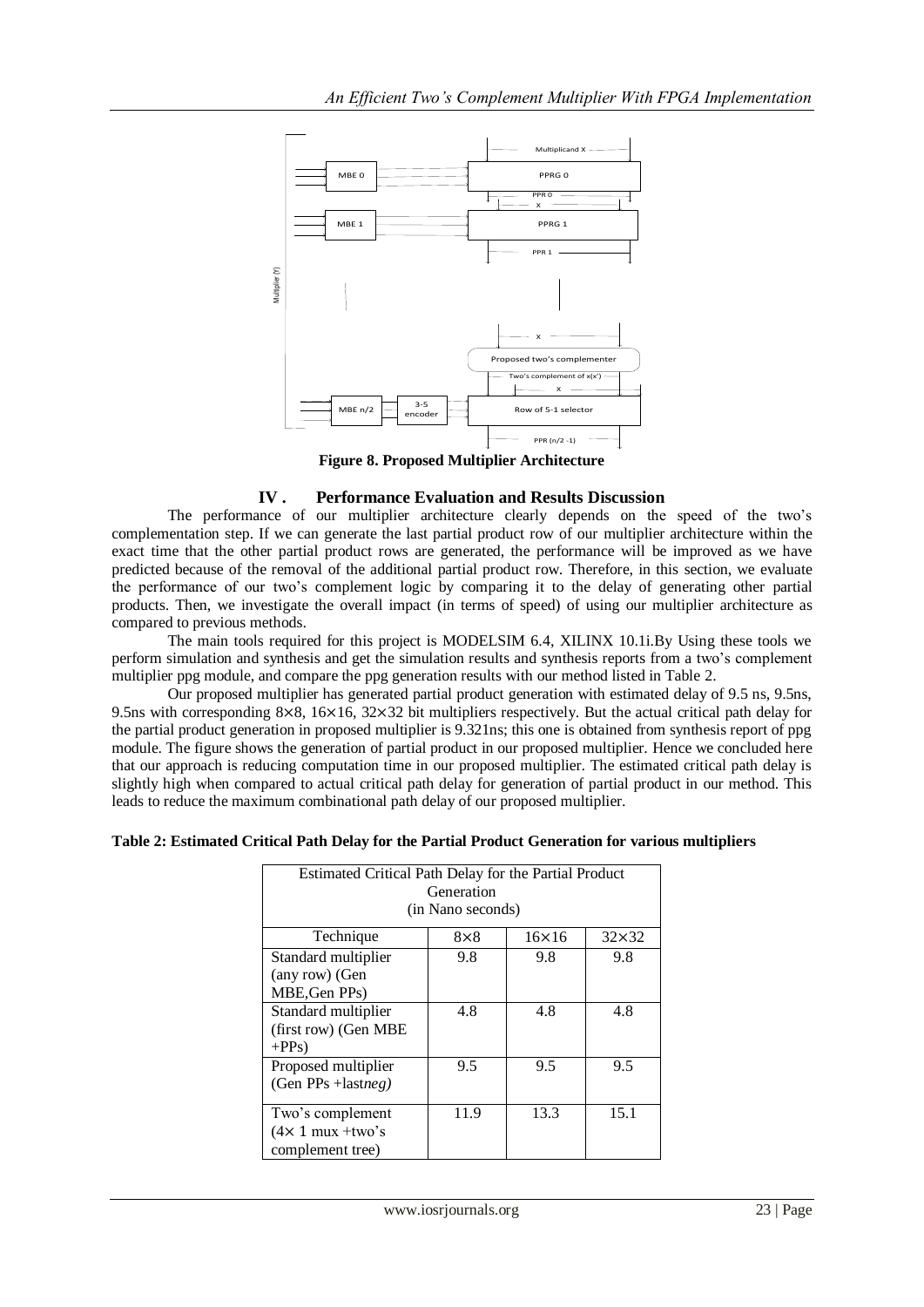

**Figure 9 : simulation results for a partial product generation**

The developed project is simulated and verified their functionality. Once the functional verification is done, the RTL model is taken to the synthesis process using the Xilinx ISE tool. In synthesis process, the RTL model will be converted to the gate level net list mapped to a specific technology library. Here in this Spartan 3E family, many different devices were available in the Xilinx ISE tool. In order to synthesis this design the device named as "XC3S500E" has been chosen and the package as "FG320" with the device speed such as "-4". There are four Partial product rows km1, km2, km3, km4 are generated. And simulation results for the top module show in figure 10.

We are compared our proposed multiplier with arry multiplier, booth's multiplier and conventional Vedic multiplier. From the table we concluded that our proposed multiplier is an efficient one among all. The Maximum combinational path delays are given table 3.

|                                                   |      |       |        |        |        |       |        |                 |        | <b>PARATIO</b> |               |
|---------------------------------------------------|------|-------|--------|--------|--------|-------|--------|-----------------|--------|----------------|---------------|
| <b>Current Simulation</b><br><b>Time: 1000 ns</b> |      | 100ns | 200 ns | 300 ns | 400 ns | 500ns | 600 ns | 700 ns          | 800 ns |                | 900 ns 1000 i |
| <b>■ M</b> km[15:0]                               | 8084 | 2048  | 3168   | 9184   | 5928   | 1568  |        | 1568            |        |                | 8084          |
| <b>■ M</b> k1[15:0]                               | 851  |       | 1024   |        |        |       |        |                 |        | 851            |               |
| <b>■ 64</b> k2[15:0]                              | 3073 |       | 3072   |        | 3528   |       | 3072   |                 |        |                | 3073          |
| <b>■ 64</b> k3[15:0]                              | 1    | 10224 | 11216  | 10960  | 10448  | 13856 | 12288  | 13856           | 13088  |                | 15040         |
| <b>□ 54</b> k4[15:0]                              | 5    | 53264 | 53392  | 59664  | 56464  |       |        | 49152           |        |                | 54656         |
| <b>□ 54</b> Md[7:0]                               | 86   | 64    | 66     | 82     | 114    | 98    | 102    | 98              |        |                | 86            |
| <b>□ 54</b> Mr[7:0]                               | 94   | 32    | 48     | 112    | 52     | 16    |        | 16 <sup>1</sup> |        |                | 94            |
|                                                   |      |       |        |        |        |       |        |                 |        |                |               |

**Figure 10: simulation results for top module**

# **Table 3: Comparison of Maximum combinational Path Delay between different multipliers**

| Maximum Combinational Path Delay for Different |            |              |            |  |  |  |  |  |  |  |  |
|------------------------------------------------|------------|--------------|------------|--|--|--|--|--|--|--|--|
| Multipliers                                    |            |              |            |  |  |  |  |  |  |  |  |
| (in Nano seconds)                              |            |              |            |  |  |  |  |  |  |  |  |
| Array                                          | Booth's    | Conventional | Proposed   |  |  |  |  |  |  |  |  |
| Multiplier                                     | Multiplier | Vedic        | Multiplier |  |  |  |  |  |  |  |  |
|                                                |            | Multiplier   |            |  |  |  |  |  |  |  |  |
| 32.01                                          | 29.549     | 23.679       | 21.995     |  |  |  |  |  |  |  |  |
|                                                |            |              |            |  |  |  |  |  |  |  |  |
|                                                |            |              |            |  |  |  |  |  |  |  |  |

.The RTL (Register Transfer Logic) can be viewed as black box after synthesize of design is made. It shows the inputs and outputs of the system. By double-clicking on the diagram we can see gates, flip-flops and MUX



**Figure 11 : RTL schematic diagram for test module**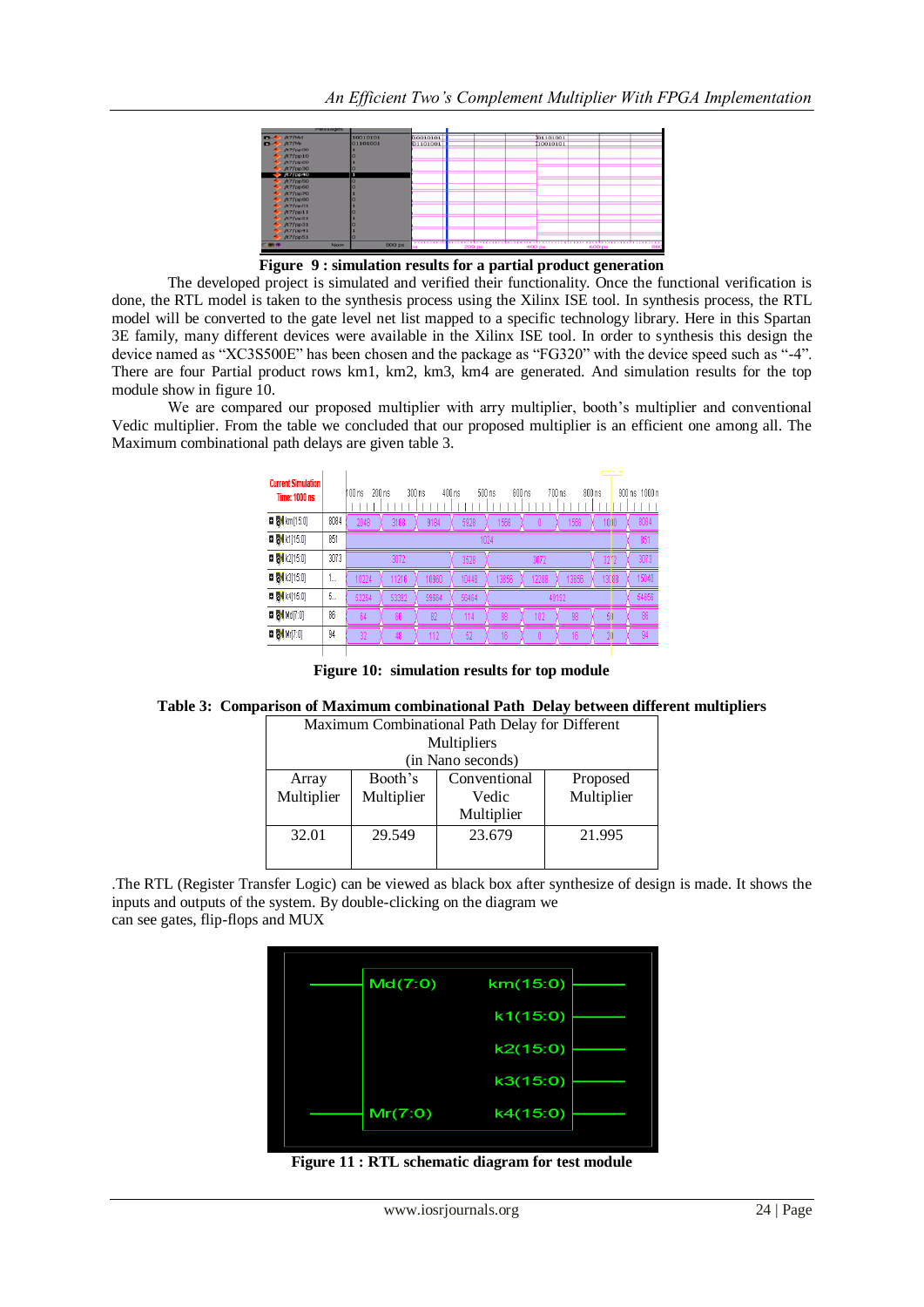The figure shows the technical schematic of top module,



**Figure 12 : technology schematic diagram for ppg module**

which consists of iob's, lookup tables, functional blocks and flip-flops**.**



**Figure 13 : Hardware implementation**

The above FPGA implementation shows the multiplication operation, i.e. the multiplier value is 1  $\&$ the multiplicand value is 127. Hence the output lights glow from 1 to 7 continuously, which indicates the output value is 127

## **V . Conclusions**

In this project an algorithm is presented to reduce from  $[n/2] +1$  to  $[n/2]$  the number of partial product rows generated during the first step of a multiplication algorithm. By doing so, the structure of the partial product array becomes more regular and easier to implement. Even more importantly, the product is found faster. This can be achieved using less hardware. A detailed and step-by-step approach to prevent the occurrence of the additional row is shown. The proposed multiplication method is particularly efficient when executing the multiplications of the kernels of most common multimedia applications which are based on 8 to 16-bit operands & implemented by using Spartan 3(XC3S400) FPGA.

Compared our approach with a recent proposal with the same aim, considering results using a widely used industrial synthesis tool and concluded that our approach may improve both the performance and area requirements of square multiplier designs. The proposed approach also applies with small modifications to rectangular and to general radix-B Modified Booth Encoding multipliers.

#### **References**

- [1] M.D. Ercegovac and T. Lang, Digital Arithmetic. Morgan Kaufmann Publishers, 2003.
- [2] S.K. Hsu, S.K. Mathew, M.A. Anders, B.R. Zeydel, V.G.Oklobdzija, R.K. Krishnamurthy, and S.Y. Borkar, "A 110GOPS/W 16- Bit Multiplier and Reconfigurable PLA Loop in 90-nm CMOS," IEEE J. Solid State Circuits, vol. 41, no. 1, pp. 256-264, Jan.2006.
- [3] H. Kaul, M.A. Anders, S.K. Mathew, S.K. Hsu, A. Agarwal, R.K.Krishnamurthy, and S. Borkar, "A 300 mV 494GOPS/W Reconfigurable Dual-Supply 4-Way SIMD Vector Processing Accelerator in 45 nm CMOS," IEEE J. Solid State Circuits, vol. 45, no. 1, pp. 95-101, Jan. 2010
- [4] M.S. Schmookler, M. Putrino, A. Mather, J. Tyler, H.V. Nguyen, C.Roth, M. Sharma, M.N. Pham, and J. Lent, "A Low-Power, High-Speed Implementation of a PowerPC Microprocessor Vector Extension," Proc. 14th IEEE Symp. Computer Arithmetic, pp. 12-19,1999.
- [5] O.L. MacSorley, "High Speed Arithmetic in Binary Computers," Proc. IRE, vol. 49, pp. 67-91, Jan. 1961.
- [6] L. Dadda, "Some Schemes for Parallel Multipliers," Alta Frequenza, vol. 34, pp. 349-356, May 1965.
- [7] C.S. Wallace, "A Suggestion for a Fast Multiplier," IEEE Trans.Electronic Computers, vol. EC-13, no. 1, pp. 14-17, Feb. 1964.
- [8] D.E. Shaw, "Anton: A Specialized Machine for Millisecond-Scale Molecular Dynamics Simulations of Proteins," Proc. 19th IEEE Symp. Computer Arithmetic, p. 3, 2009.
- [9] J.-Y. Kang and J.-L. Gaudiot, "A Simple High-Speed Multiplier Design," IEEE Trans. Computers, vol. 55, no. 10, pp. 1253-1258, Oct.2006.